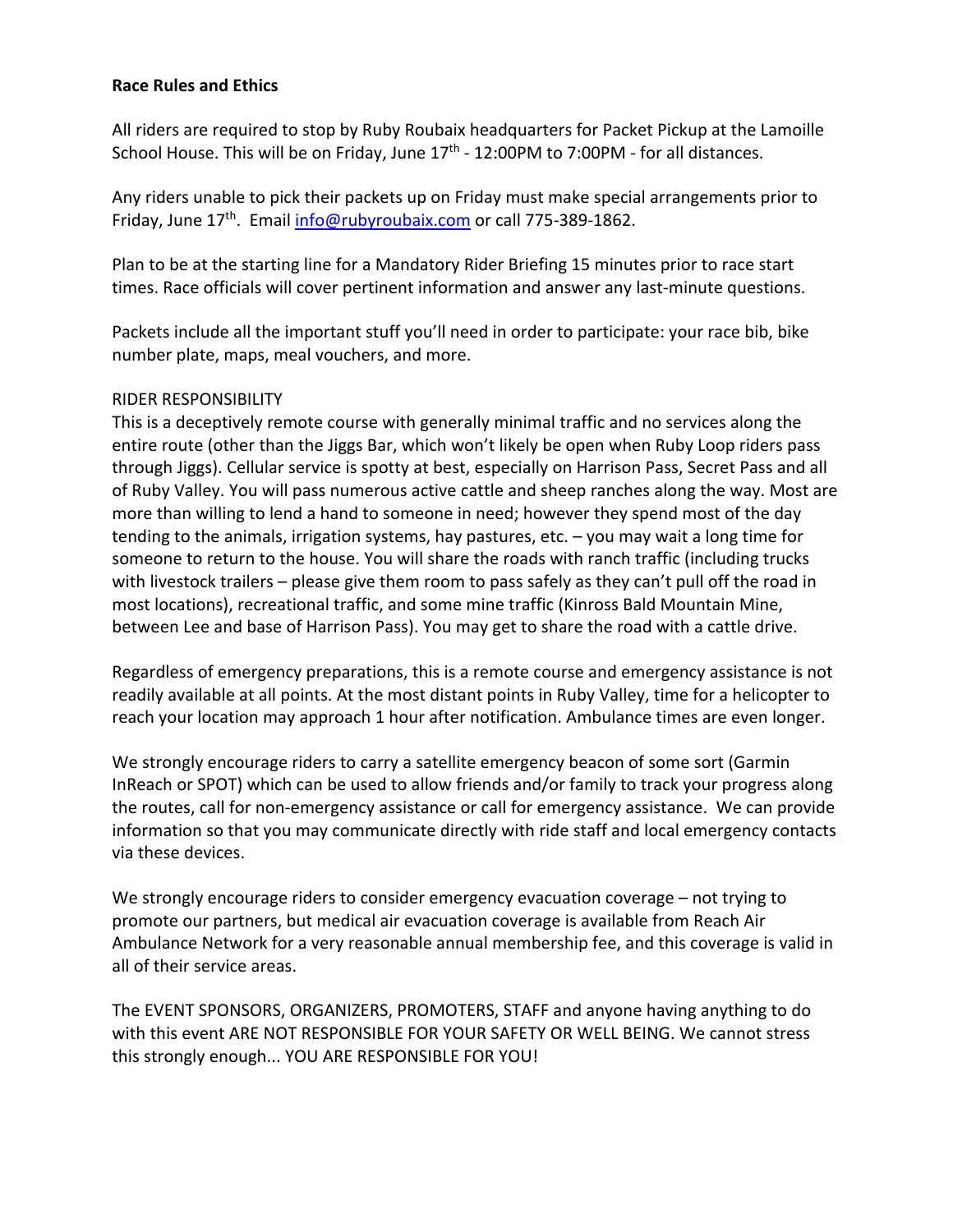Each participant is considered to be on a private excursion and remains solely responsible for any accidents in which he or she may be involved. No responsibility can be accepted for participants becoming lost, stranded, injured... or worse.

## BE PREPARED

Participants will be responsible for printing their own course maps / cue sheets / or downloading the GPS files prior to the event. These will be your primary navigational tools. The course will be well marked at critical locations, but it is imperative that riders be cognizant of their surroundings and be able to recognize critical features from the maps, GPS files, cue sheets, etc.

DO NOT RELY SOLELY ON COURSE MARKINGS FOR NAVIGATION. USE THE MAP, CUE SHEETS and GPS!! Participants should load the route into their GPS prior to the event, to assist in navigation. Be familiar with your specific GPS Device – some units only display the route (without the benefit of showing other roads or intersections, and they only squawk at you after you're 100m off-course) and some only provide turn-by-turn directions through an additional App.

There are a total of 7 support areas at approximate 15-mile intervals on the Ruby Loop where you can get food and water (2 each on the Lee School and Secret Pass Rides). We HIGHLY recommend that you carry a minimum of 1 liter of water, electrolytes, gels or bars, basic toolkit, 2 tubes and mini-pump. A hydration-style pack or frame bag is ideal, though the choice is yours. Our support vehicles will have water, tubes, maybe a floor pump and some other basic tools. We'll also have a few basic repair tools and tubes at rest stops. We will not have capability to reliably seat tubeless tires, nor will we be carrying tire sealant.

Race / Ride rules are simple, as explained below:

- Helmets are mandatory. Period.
- Follow all rules of the road the race takes place on public roads which will be open to public traffic. While these roads are generally lightly traveled, the section of Jiggs Highway (Ruby Loop) and Harrison Pass will likely have weekend traffic headed to Ruby Marshes. Taillights are highly recommended as an aid to rider visibility. Please minimize time riding 2-abreast on paved sections (especially the Jiggs Highway and Secret Pass sections).
- E-bikes (Class 1 and 3, Pedal assist only) will be allowed and will be managed as a separate category. E-bike riders will start 15 minutes prior to standard bikes in order to minimize the possibility of "motor-pacing". There will not be and e-bike category for the Ruby Loop, as that distance is beyond the range of most e-bikes currently on the market.
- Drafting (Motor-pacing) behind and motorized equipment is not permitted
- No personal vehicles or follow cars allowed on course, exceptions will be granted to pick up riders abandoning the race. Providing support to a rider while on course puts all riders at risk, and creates excess dust on the roads.
- In the spirit of early mountain bike racing and most current gravel races, plan on being largely self-sufficient. Aid is allowed by fellow riders or event staff only. There will be neutral support on the course, team support is not permitted.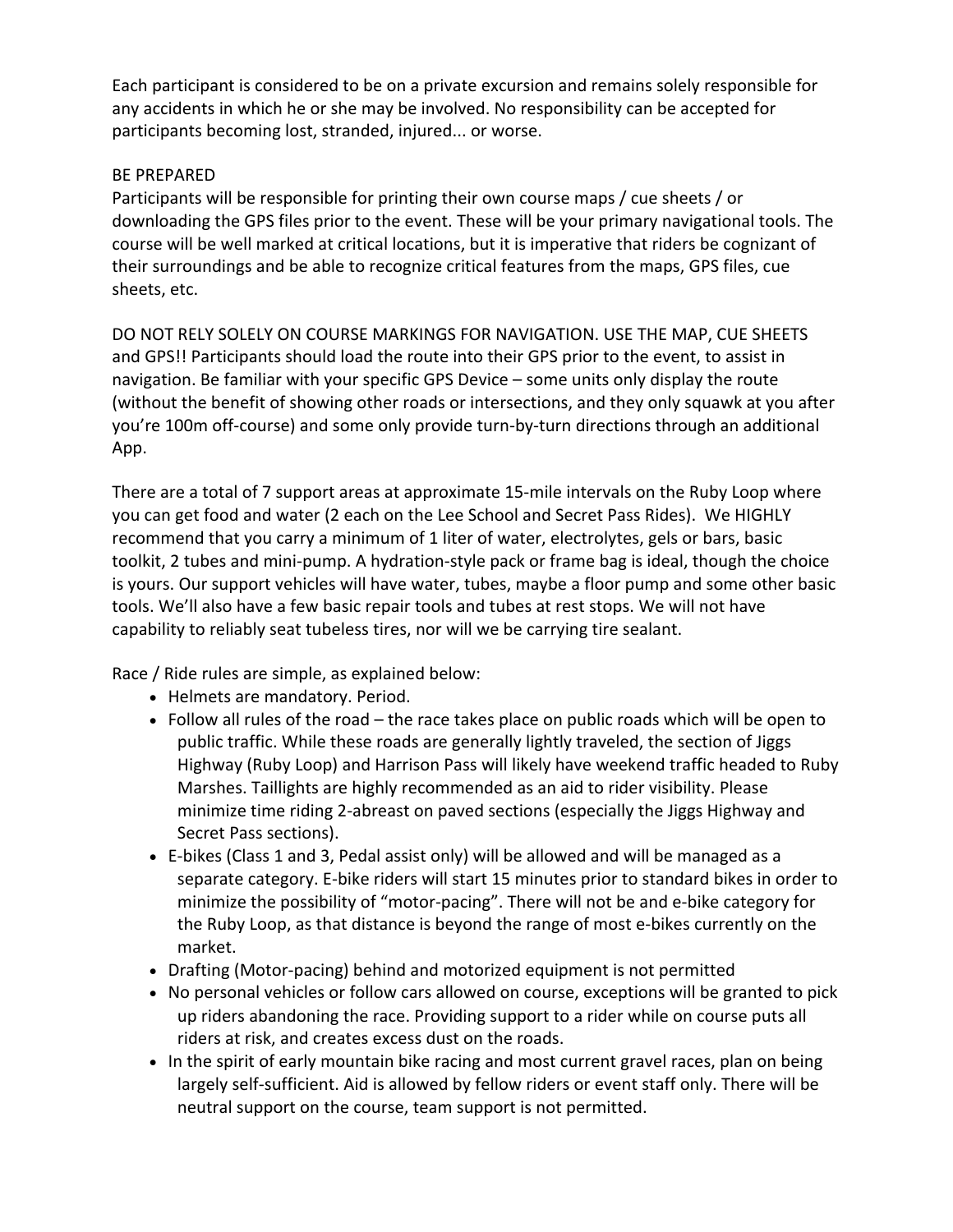- No littering. This includes water bottles and other non-organic material.
- Be nice to your fellow racers, always announce when you are passing and make sure that you are not putting them at risk, especially on the 2-lane highway portions of the routes. There are ample opportunities to pass safely.
- Use the toilets provided. This is a requirement of our permit.
- All rides will begin with an escorted, neutral rollout.
- Start times will be as follows: Ruby Loop 6:00 am, Secret Pass 6:30 am, Lee School-Pleasant Valley – 7:00 am. Finish times will be recorded by the event timing crew and posted to BikeReg, RaceDayEvent and (with luck) our website as soon as they are entered into our ride timing database.
- Cutoff times will be strictly enforced. This is to ensure your safety and allow for our volunteer crews to more efficiently patrol and sweep the course for medical or mechanical issues. If you choose to keep riding the course after cutoff times, you are solely responsible for your safety, food, water, mechanical issues or anything else that may arise.
- **If you take a SAG ride back to the Start-Finish, please contact event staff in the schoolhouse to let them know you did not complete the ride, but are safe** with a burrito and beer in hand. Most likely, your SAG driver will have already contacted event HQ, however taking responsibility for yourself helps us make this a safe and fun event for all.

## **Above all, Be Good and be a Gravel SHARK (Borrowed from Rebecca's Private Idaho)**

**S –** Safe. Abide by the rules of the road. Share the road. Do not ride 2-abreast on paved portions of the routes. Keep your speed in check. Your safety is YOUR responsibility and OUR Priority.

**H –** Honest. Handle grievances directly and respectfully with the riders and event organizers involved. Do not assume malice, and be generous with the benefit of the doubt.

**A –** Accountable. Offer assistance if you come across another rider with a medical emergency or mechanical issue.

**R –** Responsible. Headphones are discouraged. If you must use them, keep the left earpiece out. Absolutely do not use headphones on the paved sections of the routes – speed limits on these sections varies between 55 and 70 mph and visibility is limited in places. Be prepared; the course is remote. Carry ample food, water, and maintenance supplies.

**K –** Kind. Respect all riders, race staff and public. Ride as friends and race as individuals. Remember that everyone involved with this race are volunteers – they've given up evenings, weekends, days with family and friends to organize this event and ensure that you have a safe, enjoyable ride.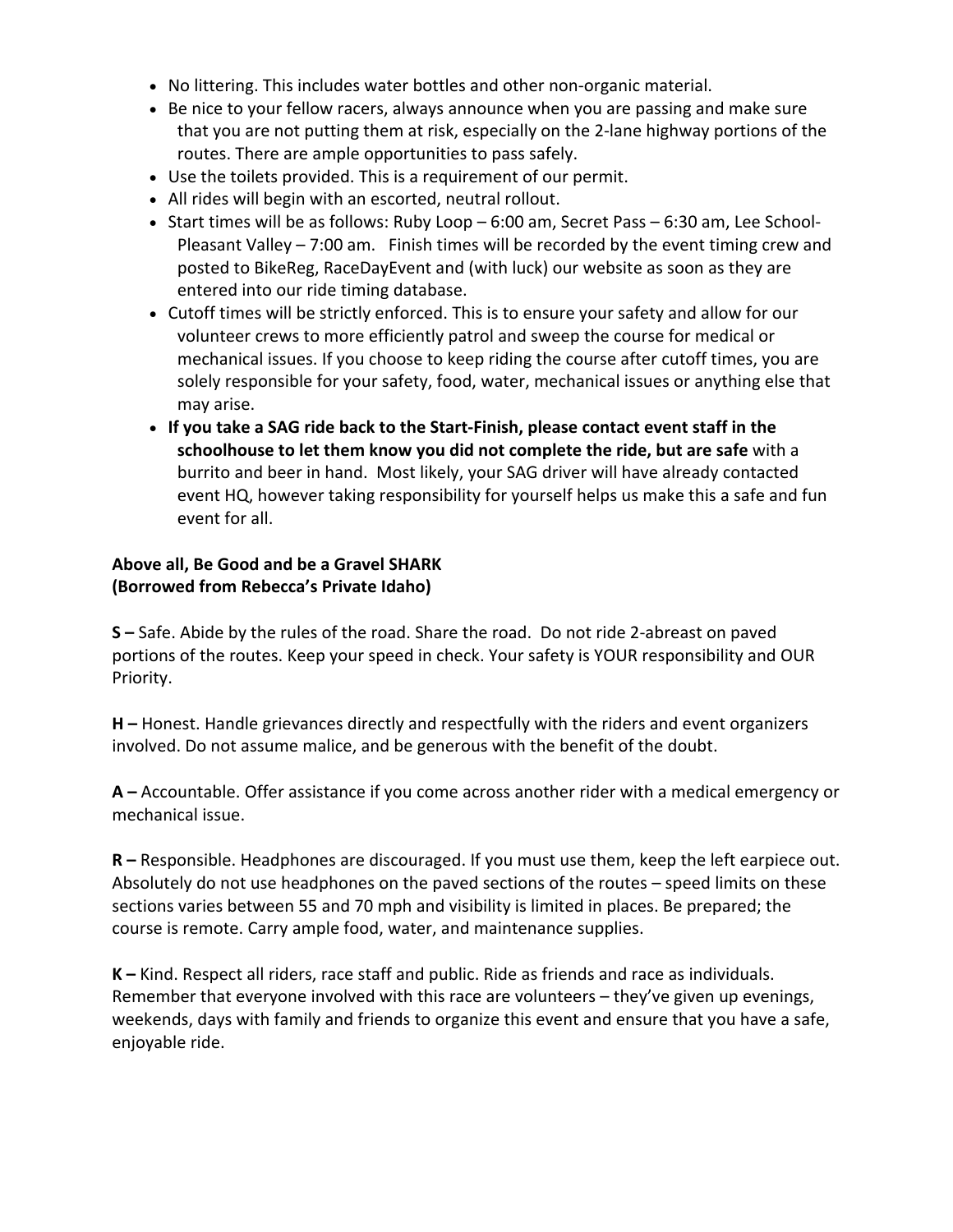## **CHECK POINTS and Cut-off Times**

We would appreciate riders checking in at rest-stops, even if they don't stop. This helps us keep track of riders, ensuring that every rider is accounted for.

Cutoff times at rest stop locations are calculated based on the slowest average speed a person who is likely to finish any given route may be traveling, and may be adjusted according to conditions during the event (unusually fast or slow riders, heat, cold, wind, storms, etc.).

Riders on the longer routes may start early, however please alert event staff so that we can 1) adjust your start time in our timing software and 2) know you are on the course.

A rider may choose on his/her own to continue beyond a checkpoint after the cutoff time, however he/she will no longer be participating in the Ruby Roubaix event and no additional services will be available (rest stops, food, water, restrooms, mechanical aid, sag support, etc.).

**Ruby Loop** – First time cutoff will be at the Summit of Harrison Pass, a little less than half-way into the race. This is essentially a point of no-return, as the easiest way back to the start is by finishing the route. Cutoff time is 11:00 am. (average ride speed 9 mph).

Course SAG / Sweep will pick up riders who do not make cutoff times.

**Lee School Loop** – The only cutoff point will be at the intersection of Pleasant Valley Road and Chimney Creek Road, which is also the turn-around point for the 22-mile ride. Cutoff time is 11:00 (average rider speed of 5 mph).

**Secret Pass Loop** – The only cutoff point will be at the North Ruby Valley. Exact cutoff time will be determined based on progress of the Ruby Loop riders at Ruby Valley Church. The Secret Pass cutoff time is more lenient due to the fact that the North Ruby Valley and Ft. Halleck aid stations serve both distances. Once the last Ruby Loop rider passes the North Ruby Valley Rest stop, the course will be swept and any remaining Secret Pass riders will need to return to Lamoille (it is highly unlikely that any Secret Pass riders will still be outbound at that time).

ALL racers not reaching the check-points by the designated times will have their number marked and radioed in and will be instructed to return directly to the start-finish or to the nearest aid station to get picked-up. There will be NO exceptions to these times.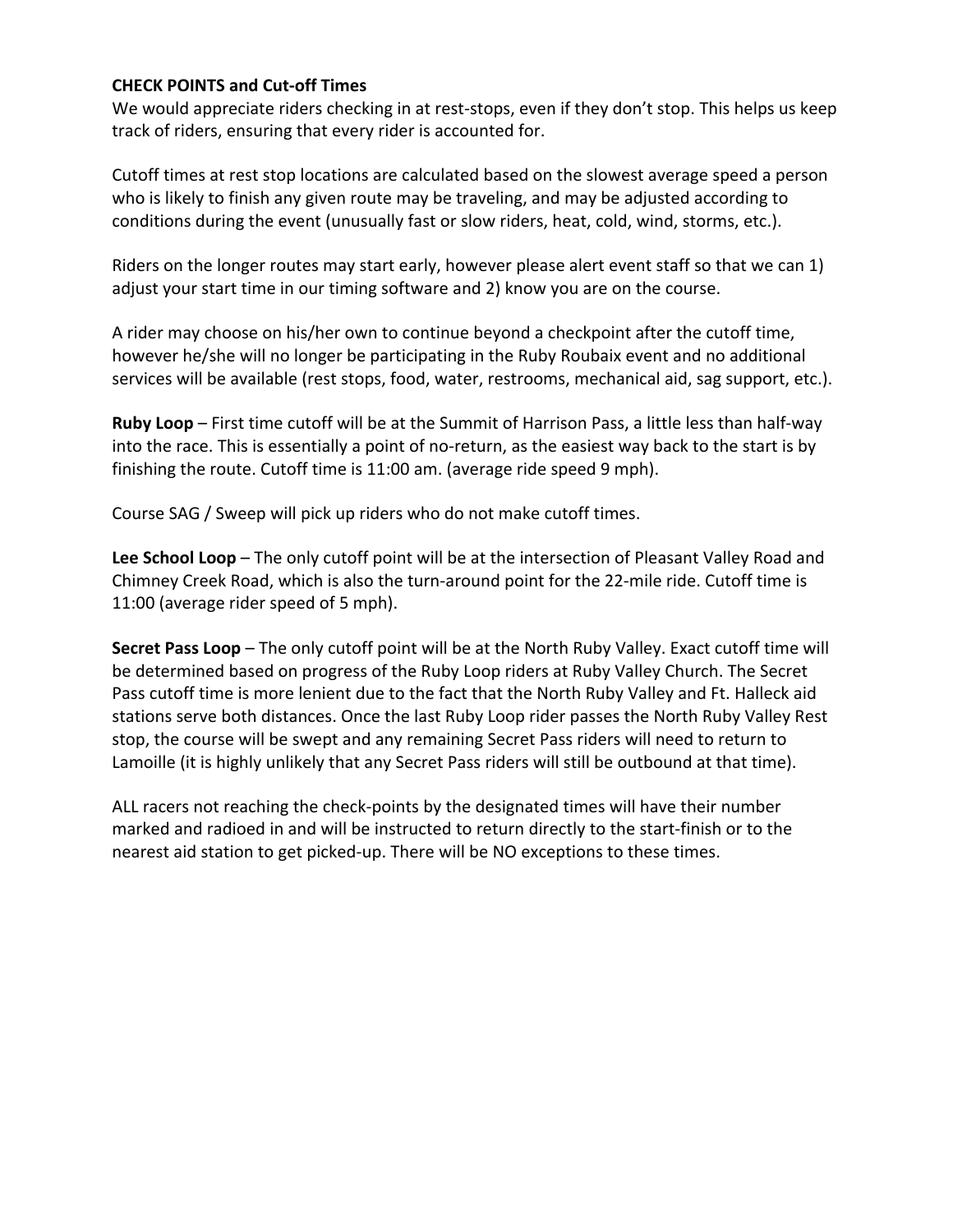### **Ruby Roubaix Schedule**

## **Friday, June 17th**

14:00 to 19:00: Packet pickup at Lamoille School

# **Saturday, June 18th Lamoille School House**

05:45: Ruby Loop Pre-Race Briefing

06:00: Ruby Loop Start with Escorted Neutral Rollout

06:15: Secret Pass Ride Pre-Race Briefing

06:30: Secret Pass start with Escorted Neutral Rollout

06:45: Lee School Ride AND Pleasant Valley Ride Pre-Race Briefing

07:00: Lee School & 22-mile ride Start with Escorted Neutral Rollout

## **Awards Ceremonies (Afternoon Time to be determined) Lamoille School House**

Pleasant Valley –  $1^{st}$ ,  $2^{nd}$ ,  $3^{rd}$  place Men's and Women's

Lee School –  $1^{st}$ ,  $2^{nd}$ ,  $3^{rd}$  place Men's and Women's

Secret Pass - 1<sup>st</sup>, 2<sup>nd</sup>, 3<sup>rd</sup> place Men's and Women's

Ruby Loop - 1st, 2nd, 3rd place Men's and Women's